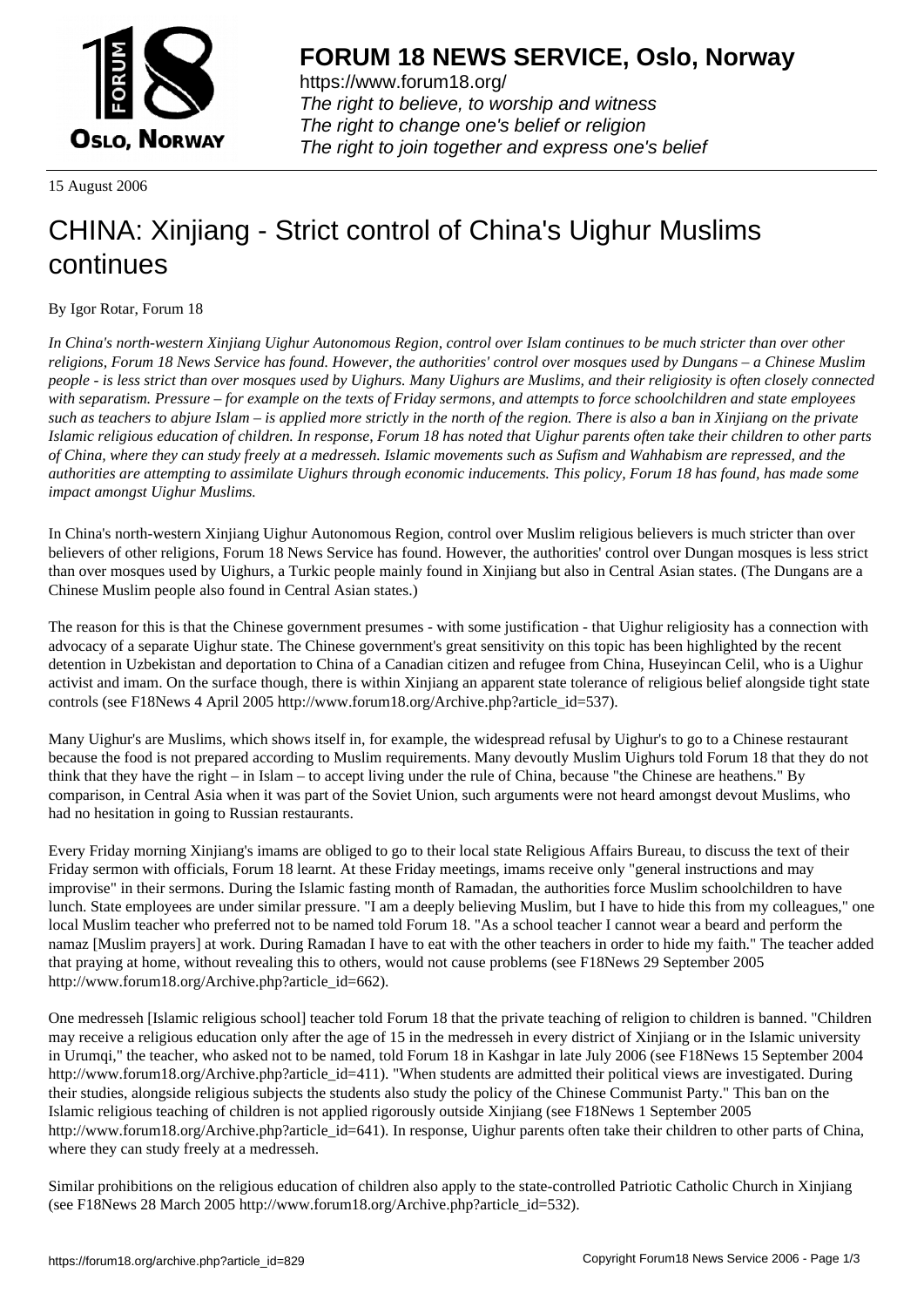The strict nesterial over Muslims also depends directly on the level of religiosity of  $U$ of Xinjiang. For example, in Hotan and Kashgar there is a notice at all mosques to the effect that state employees and children are not allowed to attend the mosque. In the yard of the mosque, detailed instructions are posted about what one is not allowed to do in the mosque (see F18News 28 September 2004 http://www.forum18.org/Archive.php?article\_id=421). And in Hotan, where the population is more religious than in Kashgar, the number of instructions is greater.

However in Urumqi, Ghulja (the capital of the Ili Kazakh Autonomous Prefecture, bordering Kazakhstan) and in Turpan (Eastern Xinjiang), as well as in the Altai, - all regions in the north of Xinjiang - there are no such notices. The reason for this appears to be that the local Uighurs are less religious than those in the south. In Urumqi, Forum 18 observed children present at the mosque. "In principle the ban on children attending the mosque is not applied too strictly and children sometimes attend the mosque with their parents," the imam of the Usman mosque in Kashgar, Emed haji Yusuf, told Forum 18 on 30 July.

By contrast, in Hotan the ban on children attending the mosque is applied very strictly. For example, during the Friday prayers police guard the mosques to ensure that children do not attend.

The Chinese government also wages a strict campaign against Islamic movements such as Sufism and Wahhabism (followers of the form of Islam practised in Saudi Arabia). Sufism is found mostly in southern Xinjiang (in Hotan and Kashgar). The Sufi zikr ceremony (ritual songs and dances) is banned, as are rituals at the graves of devout Muslims (see F18News 26 September 2005 http://www.forum18.org/Archive.php?article\_id=659). Books by Sufi authors are banned and Chinese scholars assert in their research that Sufism is a distortion of Islam. It is possible that the reason for this position is that, in the 19th century, it was members of the Sufi brotherhoods who resisted Chinese forces most fiercely. (There was a similar situation in Central Asia and the Caucasus during the 19th century Russian conquest.) In contrast, in the neighbouring Central Asian states Sufism is often encouraged by the governments, since the Sufi form of Islam which has become intertwined with local traditions is seen an effective alternative to fundamentalists.

Just as in Central Asia, so-called Wahhabis appeared in Xinjiang in the 1990s when local Muslims had the opportunity to go on the haj pilgrimage to Mecca, which is obligatory in Islam for those who are able to perform it. "The Wahhabis were very easy to spot," imam Emed haji Yusuf of Kashgar's Usman mosque told Forum 18. "They performed the namaz a little differently from us. However, about five years ago the authorities banned this movement on the grounds that it was causing division among Muslims. After this the 'Wahhabis' completely ceased their activities."

Some Muslims in southern Xinjiang are sympathetic to Wahhabism, Forum 18 found, but unlike in Tajikistan and Uzbekistan they have been frightened into inactivity by the Chinese government's strict policy. As a result, unlike in Uzbekistan, in Xinjiang there are no recorded cases of criminal prosecutions against Wahhabis.

Three years ago the authorities conducted a major reconstruction of the area around Kashgar's main Id-ha mosque, demolishing many small mud-built restaurants and tea houses where Muslims met to talk after prayers. In their place, modern buildings with a hint of Islamic architectural style were built. Many Uighurs complained to Forum 18 that, since the reconstruction, the famous district around the mosque "has lost its original spirit". Similar reconstructions have affected other towns in Xinjiang, such as Hotan.

In Urumqi, the old mosque was demolished and rebuilt as part of a shopping mall, including a Kentucky Fried Chicken branch and Carrefour supermarket, as Quentin Sommerville of the BBC World Service noted on 29 November 2005. One Uighur told him that "It really isn't appropriate. We come here to worship - but sometimes we can't hear our prayers because of the music and singing from the bazaar."

It is notable that the Chinese government's policy of assimilating the Uighurs has had an impact. The authorities are investing significant sums in the region's economy and encouraging Uighurs to become involved in business ventures, which many perceive there to be no alternative to. The BBC World Service was told by one Uighur that "it's getting more and more difficult for us to earn money now. Uighurs are doing anything they can to make a living - there's no alternative." The change in the economy is noticeable: ten years ago few cars were on the streets, while today they form the main means of transport. This economic revival helps to assimilate the Uighurs, many of whom now want to send their children to Chinese-language schools, something unimaginable ten years ago. Several Muslims who told Forum 18 in recent years that they found it impossible to coexist with ethnic Chinese have since opened their own businesses. Now, they have told Forum 18 that they are prepared to submit to the Chinese government's religious and ethnic policies, to advance their own economic position. (END)

For more background information see Forum 18's Xinjiang religious freedom survey at http://www.forum18.org/Archive.php?article\_id=414; the previous 2003 Xinjiang religious freedom survey is at http://www.forum18.org/Archive.php?article\_id=143.

For analyses of other aspects of religious freedom in China, see http://www.forum18.org/Analyses.php?region=3

A printer-friendly map of China, including Xinjiang, is available from